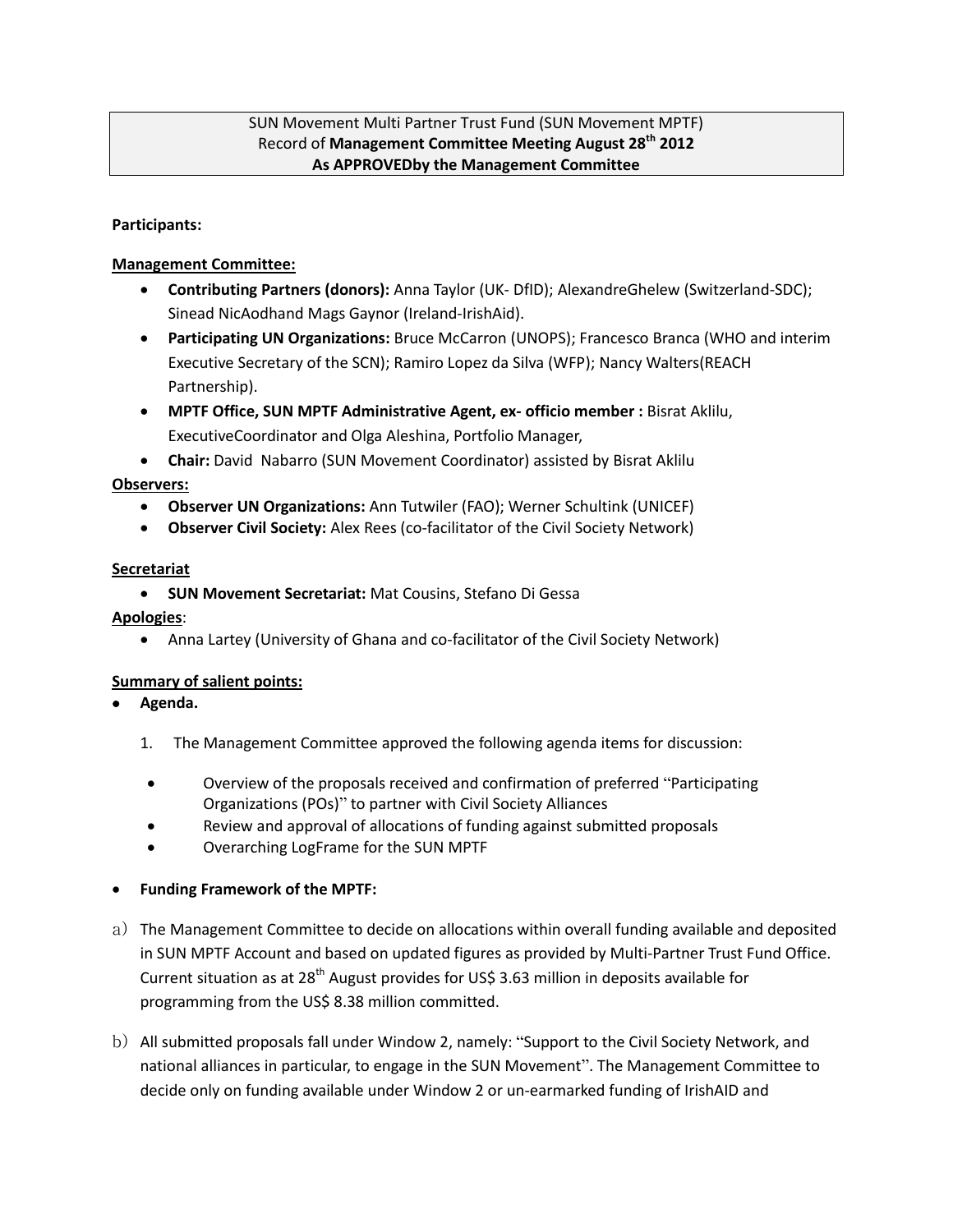SDC.Overall funding available under Window 2 for decisions by the Committee on 28th August to amount to US\$ 3.27 million.

- c) Second Tranche of DFID Funding, amounting to US\$ 1.02 million earmarked to Window II, to arrive after approval of the SUN MPTF Overarching Logical Framework.
- d) Once projects are approved by the Management Committee and transmitted to the MPTF Office by the Chair of the MC, the transfer of funding to respective Participating UN Organizations to be made within 3-5 business days from receipt of the approved programme document, provided that the funding is available.

## **Participating Organizations**

- a) Participating Organizations have agreed to serve as facilitating partners of national and global civil society organizations as per the original indications by Civil Society Alliances nationally and globally.
- b) WFP and UNREACH Partnership to be considered as Participating Organizations pending the signature of the SUN MOU with the MPTF Office by the Legal Department of WFP.

# **Process for refinement of the proposals**

- a) Refinement process for approved proposals to fully take into account recommendations as provided by the Management Committee within the following 30 days. Refinement process to be done in conjunction between the Participating Organization and the Civil Society Alliances.
- b) Refined proposals to be sent to the SUN MPTF Secretariat on the basis of which the Chair of the MC will sign and forward to the MPTF Officeduly filled form for release of funds with no further involvement of the Management Committee –except for information sharing purposes.
- c) SUN Secretariat to take stock –by closely collaborating with Participating Organizations- of know-on effects of refinement process over initial expected impact of proposals as originally submitted.
- d) Proposals that are set aside to be handled by the Co-Chairs of the SUN MPTF according to usual procedures and provided the Management Committee agrees.

## **Overarching LogFrame of the SUN Movement MPTF:**

- a) Management Committee to welcome and agree with the development of an overarching framework for the SUN MPTF to help track progress as achieved by catalytic funding provided through the MPTF.
- b) Management Committee to request one additional week time to provide comments to the current draft of the logframedue to late submission. In anticipation of additional submissions the following to be considered in finalization work:
	- Outcomes currently considered in the logframe to expand so as to look at CSAs role in at